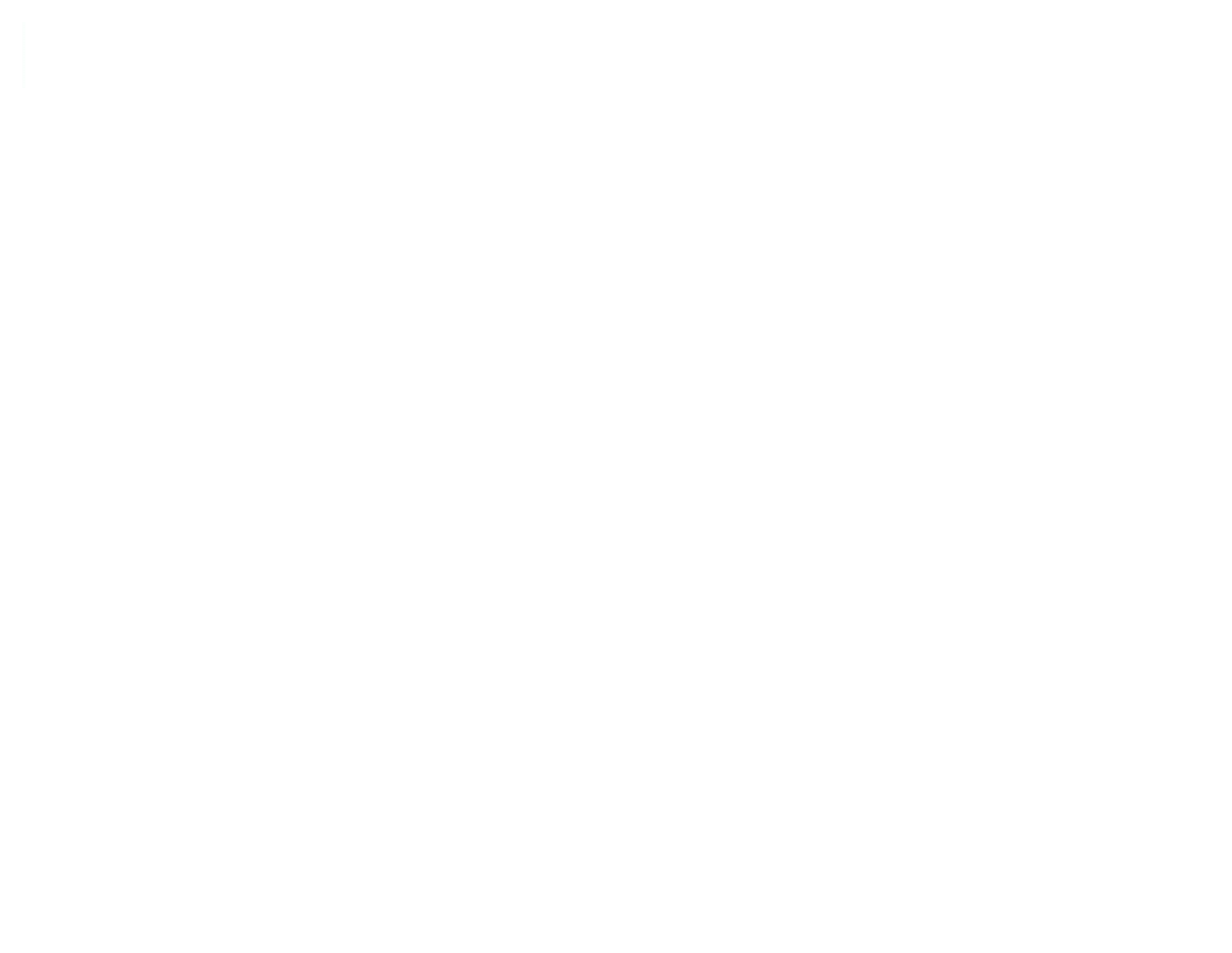## Ultra Low Budget Production List

**www.ubcpactra.ca**



| Name<br>Small to Medium - ULB        | ProductionType<br>Short Film | Shooting<br>2/26/2022 8<br>2/28/2022 8 | Producer                      | Director           | EffectiveAgreement<br><b>UBCP-STUDENT</b> |
|--------------------------------------|------------------------------|----------------------------------------|-------------------------------|--------------------|-------------------------------------------|
| 780-974-6010<br>Tabletop Mini Shorts | UBCP-20/20-ULB               | 2/1/2022 8:<br>3/30/2022 7             | Nikolai Witschl               | Nikolai Witschl    | 40 Under Indie                            |
| 604-338-4312                         |                              |                                        |                               |                    |                                           |
| The Faraway Place - ULB              | Short Film                   | 2/25/2022 8<br>2/27/2022 8             | Paul Armstrong, Erin Mussolum | Kenny Welsh        | 40 Under Indie                            |
| 604-340-3110                         |                              |                                        |                               |                    |                                           |
| The Gold Teeth - ULB                 | Short Film                   | 2/25/2022 8<br>2/27/2022 8             | Paul Armstrong, Erin Mussolum | Alireza Kazemipour | 40 Under Indie                            |
| 604-340-3110                         |                              |                                        |                               |                    |                                           |
| The Housekeeper - ULB                | Short Film                   | 2/24/2022 8<br>2/26/2022 8             | Marc Baril                    | Marc Baril         | 40 Under Indie                            |
| 604-506-5706                         |                              |                                        |                               |                    |                                           |
| The Mask of Despair - ULB            | Short Film                   | $3/5/2022$ 8:<br>3/6/2022 8:           | Amy Silverthorne              | Nicholas Dohy      | 40 Under Indie                            |
| 604-928-7258                         |                              |                                        |                               |                    |                                           |
| Undeveloped - ULB                    | Short Film                   | 2/25/2022 8<br>2/27/2022 8             | Paul Armstrong, Erin Mussolum | Derek MacDonald    | 40 Under Indie                            |

604-340-3110